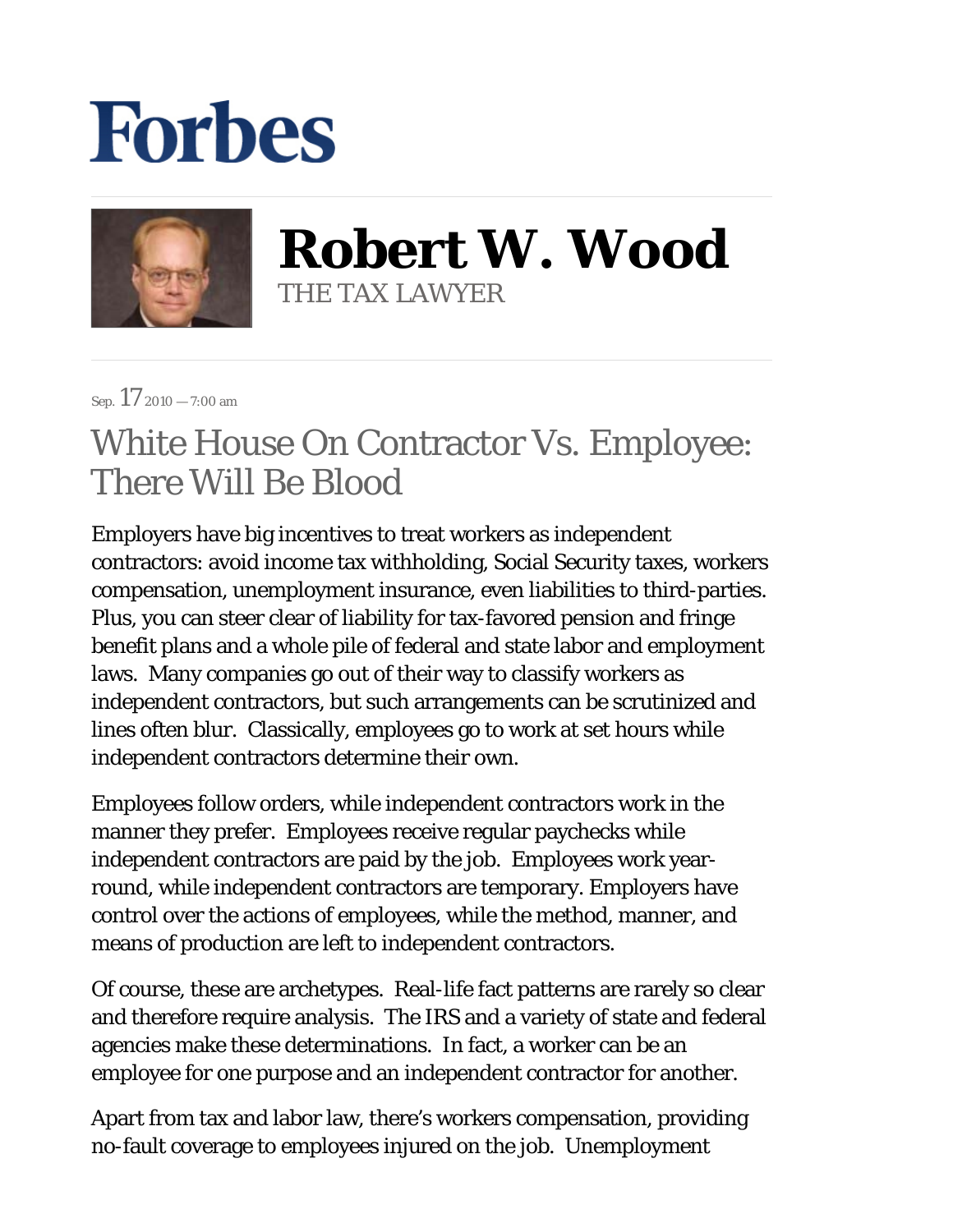provides benefits when employees are out of work. Both cover only employees, so there are inevitably coverage disputes. Many putative independent contractors claim unemployment or workers compensation benefits.

The stakes may *seem* small, but a \$1,000 workers compensation dispute can lead to a \$10 million tax dispute. Civil suits for tort liability involve employee status too. An independent contractor in an auto accident can be sued, but if he is employed while driving, his employer will be sued too. Workers themselves can sue for benefits notwithstanding their explicit independent contractor status.

President Obama has keen interest in worker misclassification, having pushed for corrective legislation even before he entered the White House. The stakes are now huge, and policy and revenue goals (for once) seem to coincide. The White House has already endorsed the latest bill introduced September 15, 2010, the Fair Playing Field Act of 2010 (H.R. 6128, S. 3786) introduced by Sen. Kerry (D-Mass) and Rep. Jim McDermott (D-Wash). This bill would end a moratorium barring the IRS from issuing misclassification guidance, and would affirmatively require the Treasury Department to issue guidance. Plus, the bill would increase penalties on employer failures to withhold.

Controversially, the bill would require companies using independent contractors to disclose to each such person in writing their federal tax obligations plus information about labor and employment issues. This type of Miranda warning for independent contractors could really smart for companies making widespread use of independent contractors. Such warnings inevitably may invite some workers themselves to start questioning just why they are at such a disadvantage.

Whether this particular bill passes, something will eventually. The White House included misclassification reform in its 2011 budget, and supported two prior bills, the Taxpayer Responsibility, Accountability and Consistency Act of 2009 (H.R. 3408) and the Employee Misclassification Prevention Act of 2010 (S. 3254). Republicans worry about costs on business, but to borrow the Oscar-winning movie title, There Will Be Blood.